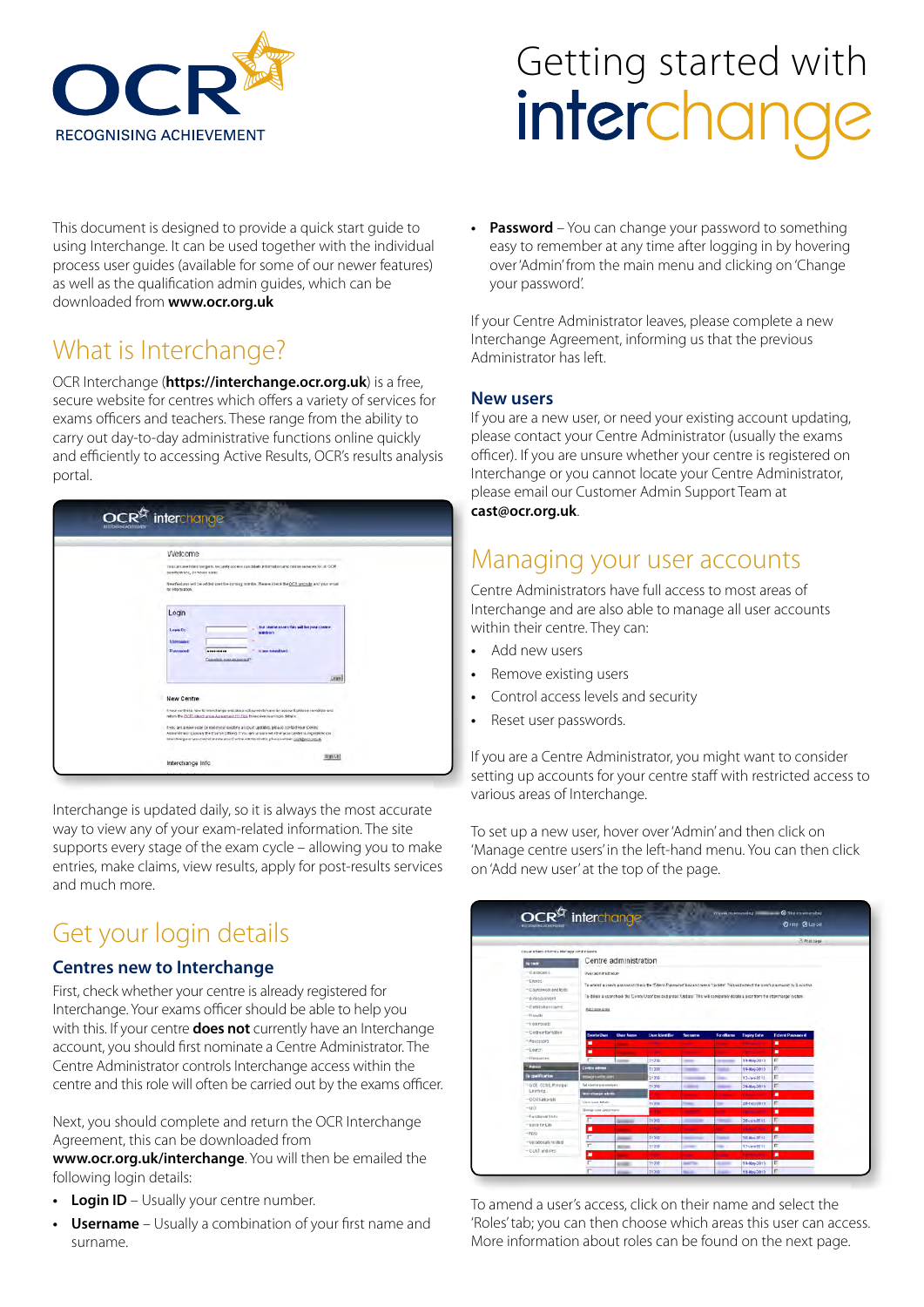#### **User roles**

The current roles within Interchange are listed below:

| <b>Role</b>                         | <b>Description</b>                                                                                                                                                                                                                                                                                                                                                                                               |
|-------------------------------------|------------------------------------------------------------------------------------------------------------------------------------------------------------------------------------------------------------------------------------------------------------------------------------------------------------------------------------------------------------------------------------------------------------------|
| <b>Centre Administrator (GQ)</b>    | Allows full access to all general qualification areas.                                                                                                                                                                                                                                                                                                                                                           |
| <b>Centre Administrator (VQ)</b>    | Allows full access to all vocational qualification areas.                                                                                                                                                                                                                                                                                                                                                        |
| <b>Add Coursework Marks (GQ)</b>    | Enables the user to add and view internal assessment marks for general qualifications.                                                                                                                                                                                                                                                                                                                           |
| <b>Admin Submitter (VQ)</b>         | Allows the user to view and export all searches, and submit entries and certification claims for all<br>approved vocational schemes. This role is normally assigned to exams officers.                                                                                                                                                                                                                           |
| <b>CBA Tutor (VQ)</b>               | Allows the user to view and export all reports for vocational qualifications using the search facility.<br>This includes candidate entries, centre feedback forms, test results, candidate achievements and<br>lots more. The user will also be able to download tutor materials and access and submit vocational<br>computer-based assessment (CBA).                                                            |
| <b>Entries Full Access (GQ)</b>     | Allows the user to view, add, amend, save and submit entries for general qualifications.                                                                                                                                                                                                                                                                                                                         |
| <b>Entries Read Only (GQ)</b>       | Allows the user to view all general qualification entries information. The user will not be able to<br>add, amend or submit entries.                                                                                                                                                                                                                                                                             |
| <b>Post Result Full Access (GQ)</b> | Allows the user to view, add, amend, save and submit enquiries for access to scripts, enquiries<br>about results and missing and incomplete results in the post results area for general qualifications.                                                                                                                                                                                                         |
| <b>Post Result Read Only (GQ)</b>   | Allows the user to view information for missing and incomplete results, access to scripts and<br>enquiries about results in the post results area for general qualifications. The user will not be able to<br>add, amend or submit enquiries for any of these services.                                                                                                                                          |
| <b>Read Only (VQ)</b>               | In addition to giving read-only access to vocational qualification information, this role also provides<br>access to past papers and mark schemes for general qualifications.                                                                                                                                                                                                                                    |
| <b>Results Full Access (GQ)</b>     | Allows the user to view all general qualification results, by assessment or candidate and generate<br>results reports from the restricted results release date.                                                                                                                                                                                                                                                  |
| <b>Science Co-ordinator</b>         | Gives access to controlled materials for Entry Level, GCSE and GCE Science specifications.                                                                                                                                                                                                                                                                                                                       |
| <b>Submit Coursework Marks (GQ)</b> | Allows the user to add, view and submit internal assessment marks for general qualifications.                                                                                                                                                                                                                                                                                                                    |
| <b>TCUser</b>                       | Provides the link to Access arrangements online (AAO).                                                                                                                                                                                                                                                                                                                                                           |
| <b>Tutor/Teacher</b>                | Allows the user to view and export all reports using the search facility. This includes entries, centre<br>feedback forms, test results and candidate achievements. The user can also download tutor<br>materials and access the controlled assessment area, Active Results, OCR Repository and moderator<br>reports. In addition, they can access and generate results reports from the candidate release date. |

Please be aware that Centre Administrators need to add the Science Co-ordinator and TCUser roles to their account in order to gain access to these areas.

## Password security

#### **Keep your password safe**

You should keep your password in a secure place. If you forget your password or are unable to log in to your account, contact your Centre Administrator, who will be able to reset your password. However, Centre Administrators are not able to reset their own passwords and should contact our Customer Contact Centre on **01223 553998**.

#### **Password expiry**

Passwords expire every six months. Those users' passwords which have expired will be highlighted in red. Centre Administrators can extend a user's password by checking the 'Extend Password' box and pressing 'Update'. This will extend the user's password by another six months.

## Site structure and navigation

When you log in, you will see a page similar to the one below:

| The applicate Hinton                                                                                                                                                                                                                                                                                                                                                    |                                                                                                                                                                                                                                                                                                                                                                                                                                                                                                                                                                                                                                                                                                                                                                                                                                                                                                                                                                                                                                                                                                                                                                                                                                                                                                                                                                                                                           |
|-------------------------------------------------------------------------------------------------------------------------------------------------------------------------------------------------------------------------------------------------------------------------------------------------------------------------------------------------------------------------|---------------------------------------------------------------------------------------------------------------------------------------------------------------------------------------------------------------------------------------------------------------------------------------------------------------------------------------------------------------------------------------------------------------------------------------------------------------------------------------------------------------------------------------------------------------------------------------------------------------------------------------------------------------------------------------------------------------------------------------------------------------------------------------------------------------------------------------------------------------------------------------------------------------------------------------------------------------------------------------------------------------------------------------------------------------------------------------------------------------------------------------------------------------------------------------------------------------------------------------------------------------------------------------------------------------------------------------------------------------------------------------------------------------------------|
| <b>Dy Line</b>                                                                                                                                                                                                                                                                                                                                                          | Welcome to interchange                                                                                                                                                                                                                                                                                                                                                                                                                                                                                                                                                                                                                                                                                                                                                                                                                                                                                                                                                                                                                                                                                                                                                                                                                                                                                                                                                                                                    |
| - ENR&V<br>Chiamwork and body.<br>FIRSTER ALL 11<br>Certification risitents<br>$-$ Eldric En<br>· PERANDARI<br>Cartia information<br>Associates<br>1 National<br>$+ i$ cacoasces<br>· Admin<br><b>Dy carattication</b><br>1 OCE DCTE Preside<br>Leaning<br>+CCRTIMMAE<br>69.<br>n Functional Delix<br>* S\$15 TO 170<br>· FINO<br>- Vorwahrsiterwater<br>CLAIR and Blue | What's new?<br>Making it kosale for you to stability our certifies and chimni-<br>At the end of Juni, we announced the introduction infoorties is velocition in the Kay Kiel s Wall onty spreadsheet. We are how plassed to<br>200 line that functionality has been educated to come pass 10 antique and crame aprasocheets. Find agrimme about states and the<br><b>CASSING</b><br>(Saan relieve for OCR Nationalis qualifications)<br>WA REN PROVINTER WAY DOTTED KEITH SCREWEIGHTS RETOOT FAILERMS . Find out thore EBALCOTAN CENTERS COR FEEDINGS<br>Active Designs role to always GCSE Matter and KT<br>OCR's thro insults analysis powde. Astive Rogults, now ployer you to analyse your OCCE Mattis and ICT repulse in addition to OCCE.<br>Downce. The service, which is available under Treasury in the left-hand menu, can be accessed bristings with the TuconTonstret role. Eg<br>wammore visit the OCP writering.<br>Looking for past papers or mark schemen?<br>You rust need follock preser Pleasures in the letth and steer a Meseopard need this meet, then people a theological base the "Snad Only<br>(V2) who - your intenduary of Centre Actritical plan will be adds in help seconds this<br>Tell us what you think<br>As with all of our products and penicos, we take your fincitians end would appreciate any comments that you ment thore. Send as your<br>fendoock to intent ensold interal.k. |

and key reminders